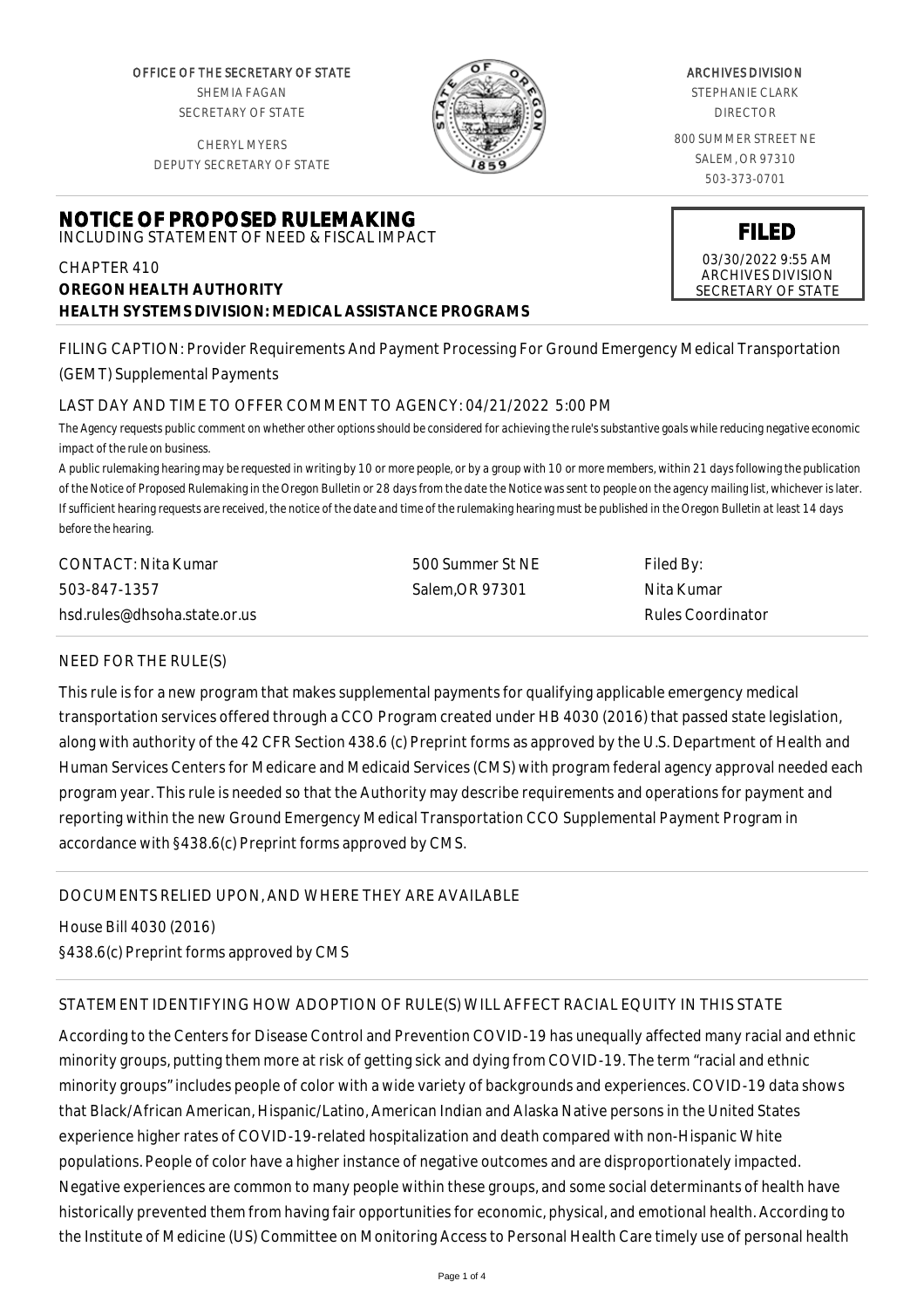services to achieve the best possible health outcomes. For positive impact to the strategic goal of eliminating health inequity, the program payments are directed through managed care plans to maintain quality and access to ground emergency medical transportation health services needed. The program allows for supplemental funds directed to eligible ambulance providers for the high costs of, and for more access in rural areas of Oregon to, emergency medical transportation services.

#### FISCAL AND ECONOMIC IMPACT:

Authority does not anticipate there will be a fiscal impact from these rule changes. The new program is to increase reimbursements by maximizing the federal funding available to eligible providers that provide ground emergency medical transportation services.

#### COST OF COMPLIANCE:

*(1) Identify any state agencies, units of local government, and members of the public likely to be economically affected by the rule(s). (2) Effect on Small Businesses: (a) Estimate the number and type of small businesses subject to the rule(s); (b) Describe the expected reporting, recordkeeping and administrative activities and cost required to comply with the rule(s); (c) Estimate the cost of professional services, equipment supplies, labor and increased administration required to comply with the rule(s).*

1. Impact on state agencies, units of local government and the public (ORS 183.335(2)(b)(E)):

2. Cost of compliance effect on small business (ORS 183.336) (Answer (a) through (c))

a. Estimate the number of small businesses and types of business and industries with small businesses subject to the rule: 2

b. Projected reporting, recordkeeping and other administrative activities required for compliance, including costs of professional services: Projected monthly reporting within existing reporting procedures, and other administrative financial accounting activities including reconciliation needed for the program payments.

c. Equipment, supplies, labor and increased administration required for compliance: Increased administration for compliance and financial accounting needed for the program payments.

DESCRIBE HOW SMALL BUSINESSES WERE INVOLVED IN THE DEVELOPMENT OF THESE RULE(S):

Small businesses were invited and included in the Rules Advisory Committee (RAC). The RAC member composition included a small business representative. The RAC represented the interests of persons likely to be affected by the rule. The RAC Notification posted to public also included seeking additional members specifically to expand representation of different racial minorities to have more equitable representation in RAC meeting.

## WAS AN ADMINISTRATIVE RULE ADVISORY COMMITTEE CONSULTED? YES

## ADOPT: 410-136-3371

RULE SUMMARY: To reflect program policy operations for requirements and process for the GEMT CCO Supplemental Payment Program. OAR 410-136-3371 is the OAR citation where Medicaid payment rules will be implemented. CHANGES TO RULE:

## 410-136-3371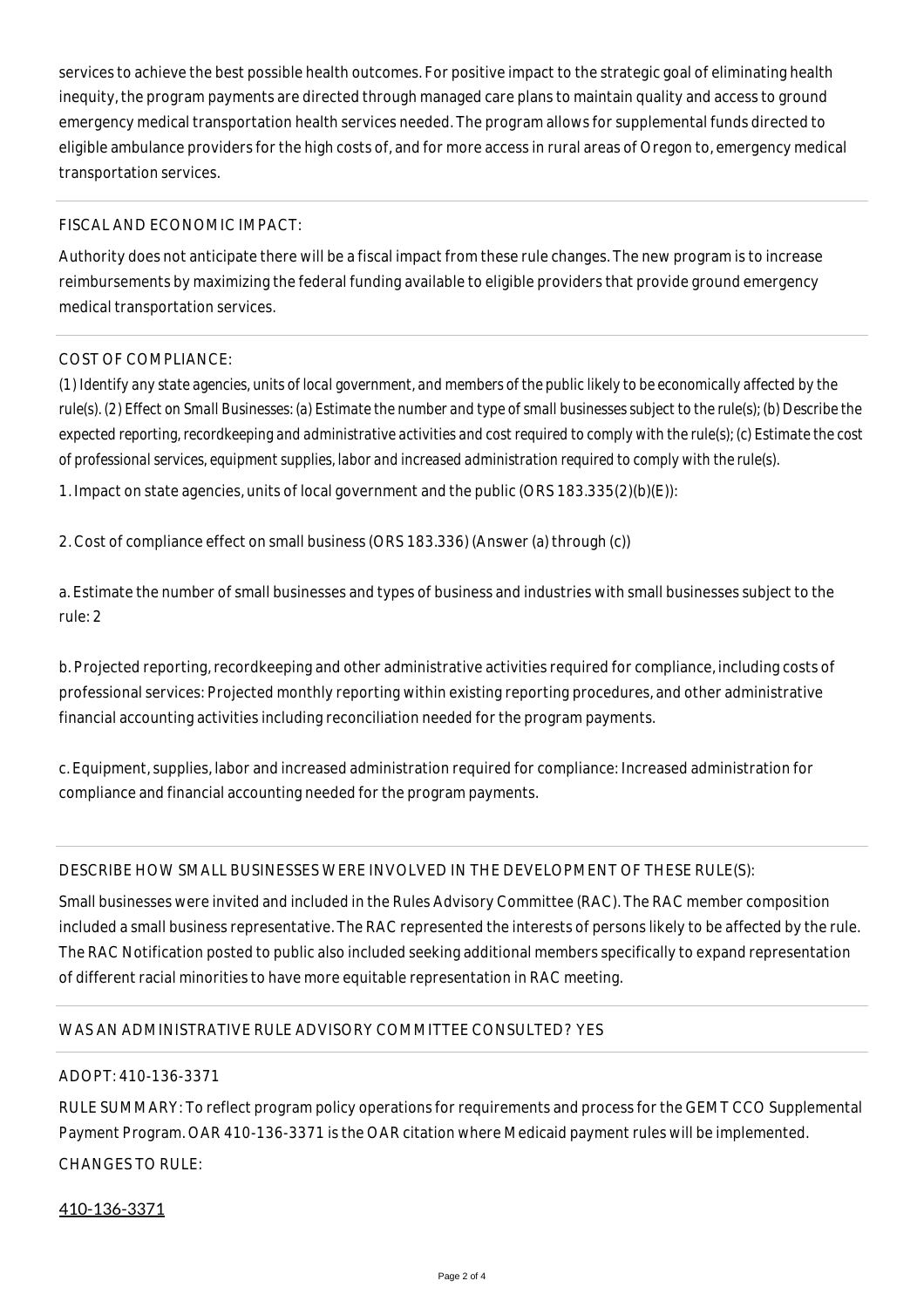Provider Requirements and Payment Processing for the CCO Ground Emergency Medical Transportation (GEMT) Supplemental Payments

(1) Definitions:¶

(a) "Ground Emergency Medical Transportation Provider" or "GEMT Provider" means a GEMT provider that meets all the eligibility requirements as defined in the 42 CFR  $[3438.6(c)$  Preprint.  $\P$ 

(b) "Ground Emergency Medical Transportation Services" or "GEMT Services" means the act of transporting an individual by ground from any point of origin to the nearest medical facility capable of meeting the emergency medical needs of the patient as described in the 42 CFR  $2438.6(c)$  Preprint.  $\P$ 

(c) "Managed Care Entity" has the meaning defined in OAR 410-141-3500.¶

(d) "Participating Provider" has the meaning defined in OAR 410-141-3500.¶

(e) "Qualified Directed Payment" means a supplemental payment made by the Authority to CCOs for GEMT providers' qualifying services when rendered by provider classes as defined in 42 CFR 2438.6(c) Preprint forms approved by CMS.¶

(f) "Supplemental Payment" means a payment amount set by the Authority, issued as a pass-through payment, for each approved procedure code to supplement allowable costs for GEMT services.¶

(g) " $2438.6$ (c) Preprint" means a 42 CFR  $2438.6$ (c) Preprint approved by U.S. Department of Health and Human Services Centers for Medicare and Medicaid Services (CMS) for Qualified Directed Payments to GEMT Providers for GEMT Services rendered during the applicable CCO contract rating period.¶

(2) GEMT Provider Eligibility Requirements:¶

(a) To be eligible for supplemental payments, GEMT providers shall meet the following requirements:¶ (A) Be licensed by the State of Oregon to provide emergency medical transportation services for the approved service period receiving supplemental payment;¶

(B) Be enrolled as an Oregon Health Plan (OHP) Medicaid provider for the approved service period receiving supplemental payment;¶

(C) Provide GEMT services to Medicaid recipients for the approved service period.¶

(b) Be a Governmental Unit provider in accordance with 2 CFR 200.¶

(A) Be a participating provider having a contractual relationship with a Coordinated Care Organizations (CCO) on the date of GEMT services; and¶

(B) Have an agreement in place with the Oregon Health Authority (Authority) for the approved service time period to allow for transfer of funds between participating GEMT provider and the Authority to supplement the allowable costs of providing qualifying emergency medical services to CCO members.¶ (3) Supplemental qualified directed payment process:¶

(a) A GEMT provider may participate in the GEMT supplemental payment program described in this rule if the GEMT provider is a Participating Provider in accordance with OAR 410-141-3500 on the date of service during the approved service period;¶

(b) The GEMT CCO Supplemental Payment Program is for supplemental payments made by the Authority to CCOs for GEMT providers' qualifying services when rendered by GEMT providers for the approved service period;¶

(c) In accordance with 42 CFR  $[3438.6(c)(2)(i)(A)$ , the supplemental payments are based on paid CCO member encounters in the Medicaid Management Information System (MMIS) for approved qualifying GEMT services' procedure codes;¶

(d) The Authority shall pay any federal financial participation received from CMS, for qualifying GEMT services, to the CCO;¶

(e) The CCO shall increase, by the same amount, the amount of reimbursement paid to the appropriate GEMT provider;¶

(f) The non-federal share portion of the supplemental qualified directed payment is contributed by GEMT providers only;¶

(g) The GEMT provider shall agree to pay a fee to reimburse the Authority for the costs of administering the program. The fee may not exceed 20 percent of the supplemental payment provided;¶

(h) The Authority may adjust the amount of supplemental payments based on actual utilization and available GEMT funds for the period receiving supplemental payment.¶

(4) Reporting and Billing Processes:¶

(a) The Authority shall combine the weekly encounters into a report to assist CCOs in distributing the program's supplemental funds as a pass-through to the appropriate GEMT provider in the manner agreed to by CCO and GEMT provider.¶

(A) In 2021 the report shall be distributed at least once to each CCO and each GEMT provider;¶

(B) In each subsequent program year that is approved by CMS, the report shall be distributed monthly to each CCO and each GEMT provider.¶

(b) After receipt of the report, CCOs shall submit a qualified directed payment for the amount indicated on the